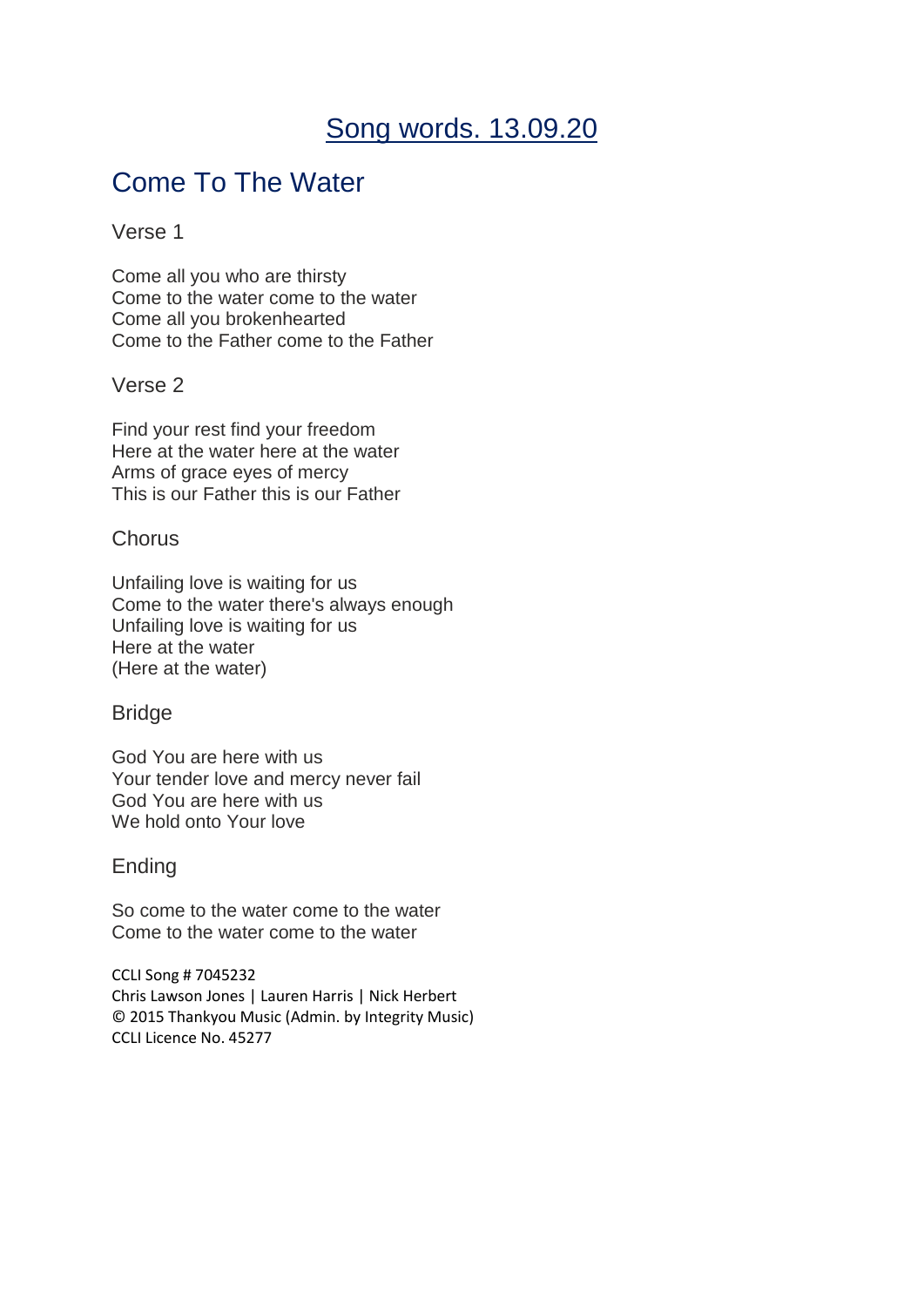# Dear Lord And Father Of Mankind (Repton)

Dear Lord and Father of mankind Forgive our foolish ways Reclothe us in our rightful mind In purer lives Thy service find In deeper reverence praise In deeper reverence praise

In simple trust like theirs who heard Beside the Syrian sea The gracious calling of the Lord Let us like them without a word Rise up and follow Thee Rise up and follow Thee

O Sabbath rest by Galilee O calm of hills above Where Jesus knelt to share with Thee The silence of eternity Interpreted by love Interpreted by love

Drop Thy still dews of quietness Till all our strivings cease Take from our souls the strain and stress And let our ordered lives confess The beauty of Thy peace The beauty of Thy peace

Breathe through the heats of our desire Thy coolness and Thy balm Let sense be dumb let flesh retire Speak through the earthquake wind and fire O still small voice of calm O still small voice of calm

CCLI Song # 4753678 Charles Hubert Hastings Parry | John Greenleaf Whittier © Words: Public Domain Music: Public Domain CCLI Licence No. 45277

### He is the Lord

All creation shouts out his name, He is awesome, that's what they say, Wo-oh-oh,